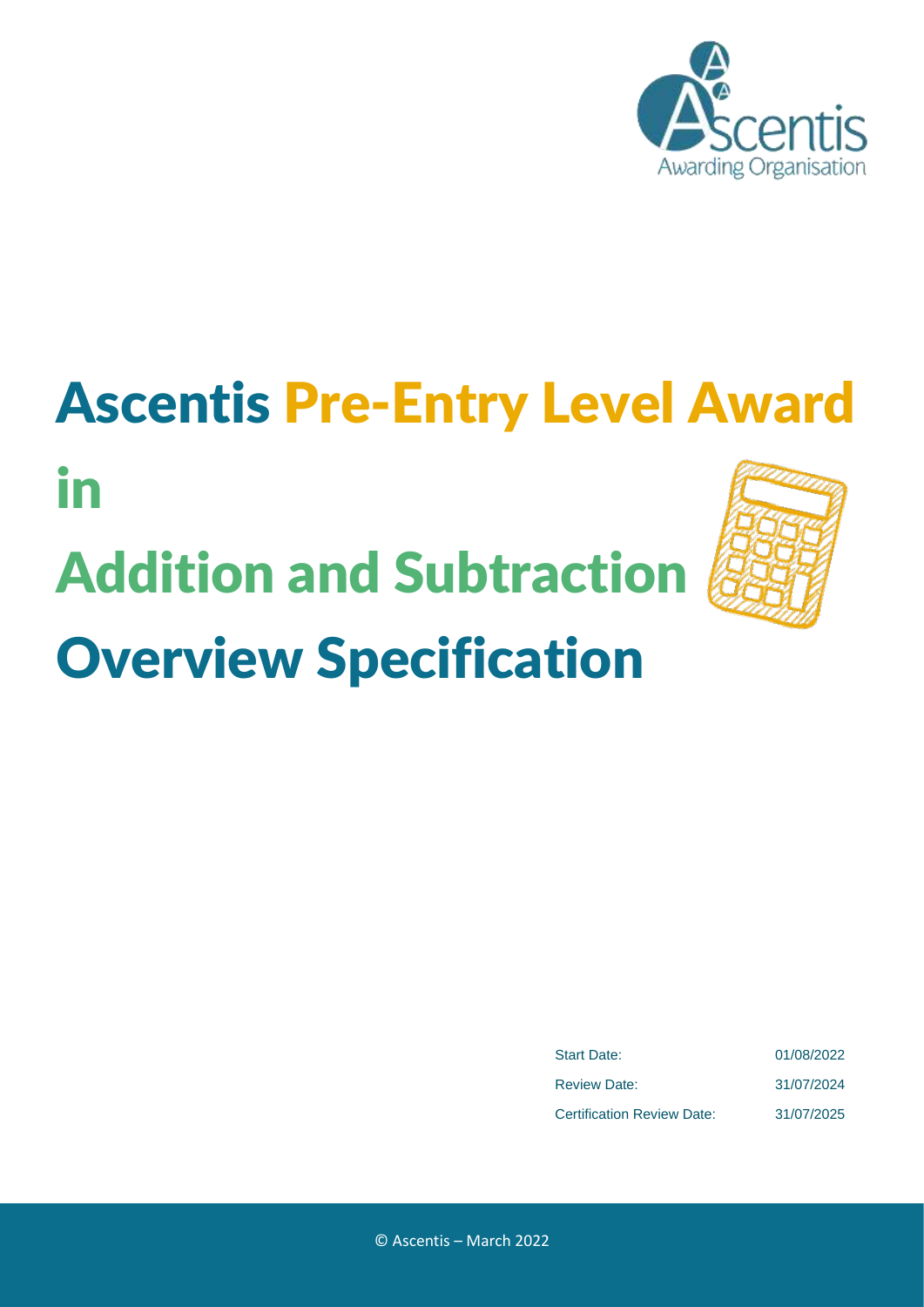### **Qualification Overview**

This Award offers a flexible approach to assessment, with defined terms and content. It allows learners to practise the underpinning essential skills for working with number and understanding the concepts of addition and subtraction.

There are several features of this qualification that make it very appropriate for its target learners:

- Verification and certification can be offered throughout the year, allowing maximum flexibility for centres
- The qualification can be delivered in a range of settings
- Each unit is internally assessed
- Assessments are internally marked by centre assessors, internally verified by the centre and then externally verified by Ascentis
- Assessment dates are determined by the centre, not Ascentis

#### **Aims**

The aims of the qualification are to enable learners:

- 1 To begin their numeracy studies with confidence
- 2 To develop basic underpinning skills in addition and subtraction
- 3 To be able to progress onto further study

#### **Target Group**

This qualification is aimed at a range of learners, including those who have had little interaction with numeracy and learners who may have had little or no experience of formal learning.

#### **Assessment Method**

The Ascentis Pre-Entry Level Award in Addition and Subtraction requires evidence of achievement of all the skills and activities that are set out within the unit specification. The successful achievement of all the tasks for the unit provides confirmation that all learning outcomes and assessment criteria within the unit of assessment have been achieved.

Assessments are internally marked by centre assessors and then internally verified to ensure consistency. The assessments will then be externally verified by Ascentis.

#### **Resources to support the Delivery of the Qualification**

These are outlined in the Assessor Guidance.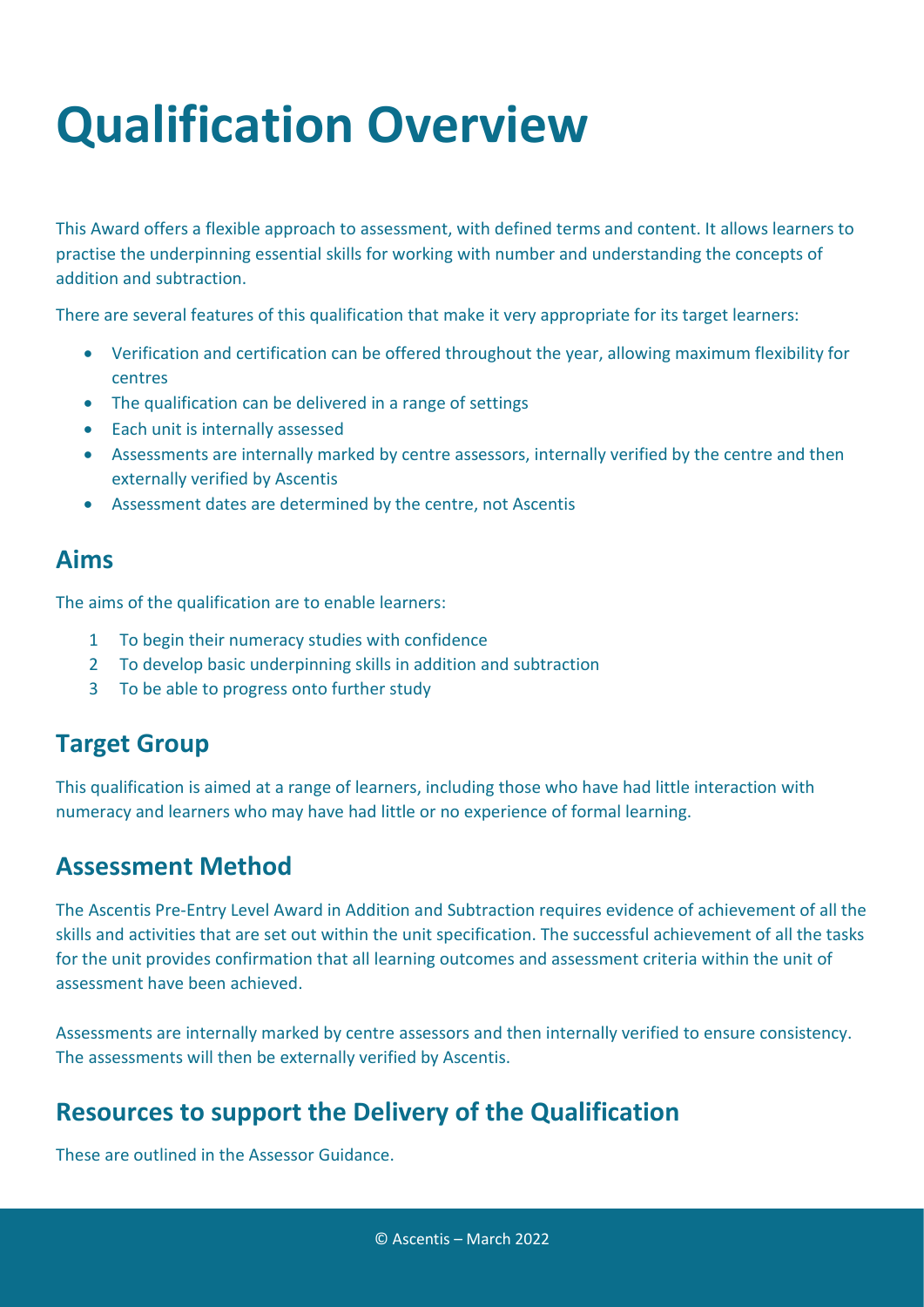### **Rule of Combination**

Learners must complete the mandatory unit in order to gain the Ascentis Pre-Entry Level Award in Addition and Subtraction. Unit certification is available.

| <b>Ascentis Pre-Entry Level Award in Addition and Subtraction</b> |                  |                     |            |
|-------------------------------------------------------------------|------------------|---------------------|------------|
| Minimum credits: 2                                                |                  |                     |            |
| Minimum credit value at level of qualification or above: 2        |                  |                     |            |
| <b>Mandatory Unit</b>                                             |                  |                     |            |
| <b>Title</b>                                                      | <b>Level</b>     | <b>Credit Value</b> | <b>GLH</b> |
| Introduction to Addition and Subtraction                          | <b>Pre-Entry</b> |                     | 20         |

#### **Guided Learning Hours (GLH)**

The recommended guided learning hours for this qualification is 20.

#### **Total Qualification Time (TQT)**

The total qualification time is 20 hours.

#### **Age Range of Qualification**

This qualification is suitable for young people aged 14–19 and adult learners.